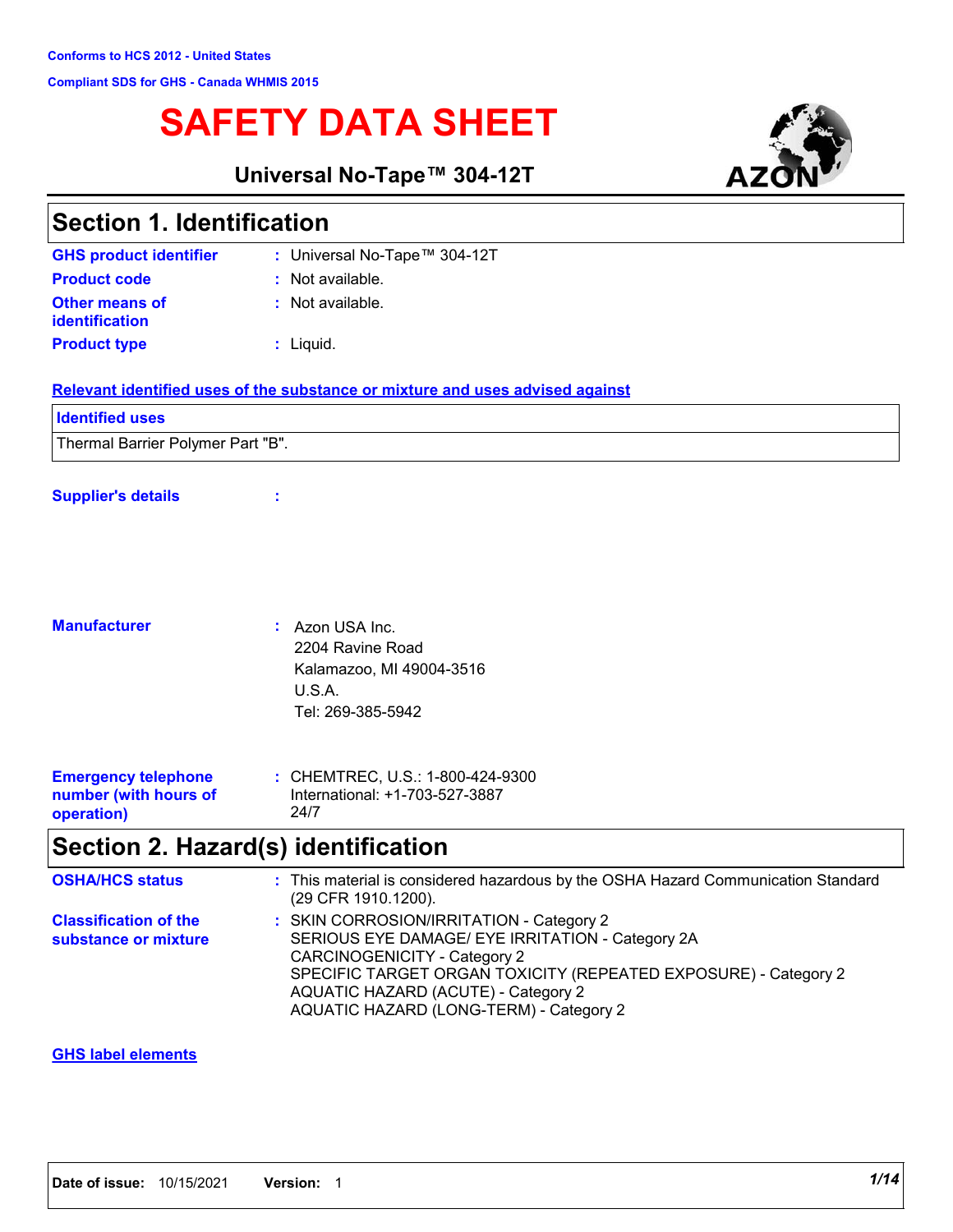### **Universal No-Tape™ 304-12T**

## **Section 2. Hazard(s) identification**

| <b>Hazard pictograms</b>                        |                                                                                                                                                                                                                                                                                                                                                                                                                                                                                                                                                                |
|-------------------------------------------------|----------------------------------------------------------------------------------------------------------------------------------------------------------------------------------------------------------------------------------------------------------------------------------------------------------------------------------------------------------------------------------------------------------------------------------------------------------------------------------------------------------------------------------------------------------------|
| <b>Signal word</b>                              | : Warning                                                                                                                                                                                                                                                                                                                                                                                                                                                                                                                                                      |
| <b>Hazard statements</b>                        | : H315 - Causes skin irritation.<br>H319 - Causes serious eye irritation.<br>H351 - Suspected of causing cancer.<br>H373 - May cause damage to organs through prolonged or repeated exposure.<br>H411 - Toxic to aquatic life with long lasting effects.                                                                                                                                                                                                                                                                                                       |
| <b>Precautionary statements</b>                 |                                                                                                                                                                                                                                                                                                                                                                                                                                                                                                                                                                |
| <b>Prevention</b>                               | : P201 - Obtain special instructions before use.<br>P202 - Do not handle until all safety precautions have been read and understood.<br>P280 - Wear protective gloves, protective clothing and eye or face protection.<br>P273 - Avoid release to the environment.<br>P260 - Do not breathe vapor.<br>P264 - Wash thoroughly after handling.                                                                                                                                                                                                                   |
| <b>Response</b>                                 | : P391 - Collect spillage.<br>P308 + P313 - IF exposed or concerned: Get medical advice or attention.<br>P362 + P364 - Take off contaminated clothing and wash it before reuse.<br>P302 + P352 - IF ON SKIN: Wash with plenty of water.<br>P332 + P313 - If skin irritation occurs: Get medical advice or attention.<br>P305 + P351 + P338 - IF IN EYES: Rinse cautiously with water for several minutes.<br>Remove contact lenses, if present and easy to do. Continue rinsing.<br>P337 + P313 - If eye irritation persists: Get medical advice or attention. |
| <b>Storage</b>                                  | : P405 - Store locked up.                                                                                                                                                                                                                                                                                                                                                                                                                                                                                                                                      |
| <b>Disposal</b>                                 | : P501 - Dispose of contents and container in accordance with all local, regional, national<br>and international regulations.                                                                                                                                                                                                                                                                                                                                                                                                                                  |
| <b>Hazards not otherwise</b><br>classified (US) | : None known.                                                                                                                                                                                                                                                                                                                                                                                                                                                                                                                                                  |

## **Section 3. Composition/information on ingredients**

| <b>Substance/mixture</b> | : Mixture          |
|--------------------------|--------------------|
| <b>Other means of</b>    | $:$ Not available. |
| <b>identification</b>    |                    |

| Ingredient name                        | $\%$ (w/w) | <b>CAS number</b> |
|----------------------------------------|------------|-------------------|
| 2,2' -Oxybisethanol                    | 10 - 30    | 111-46-6          |
| Diethylmethylbenzenediamine            | $3 - 7$    | 68479-98-1        |
| Ethanediol                             | $1 - 5$    | 107-21-1          |
| bis(2-Dimethylaminoethyl)(methyl)amine | $0.1 - 1$  | 3030-47-5         |
| Carbon black, respirable powder        | $0.1 - 1$  | 1333-86-4         |

**United States: The exact percentage (concentration) in the composition has been withheld as a trade secret in accordance with paragraph (i) of §1910.1200.**

**Canada: The exact percentage (concentration) in the composition has been withheld as a trade secret in accordance with the amended HPR as of April 2018.**

**There are no additional ingredients present which, within the current knowledge of the supplier and in the concentrations applicable, are classified and hence require reporting in this section.**

**Occupational exposure limits, if available, are listed in Section 8.**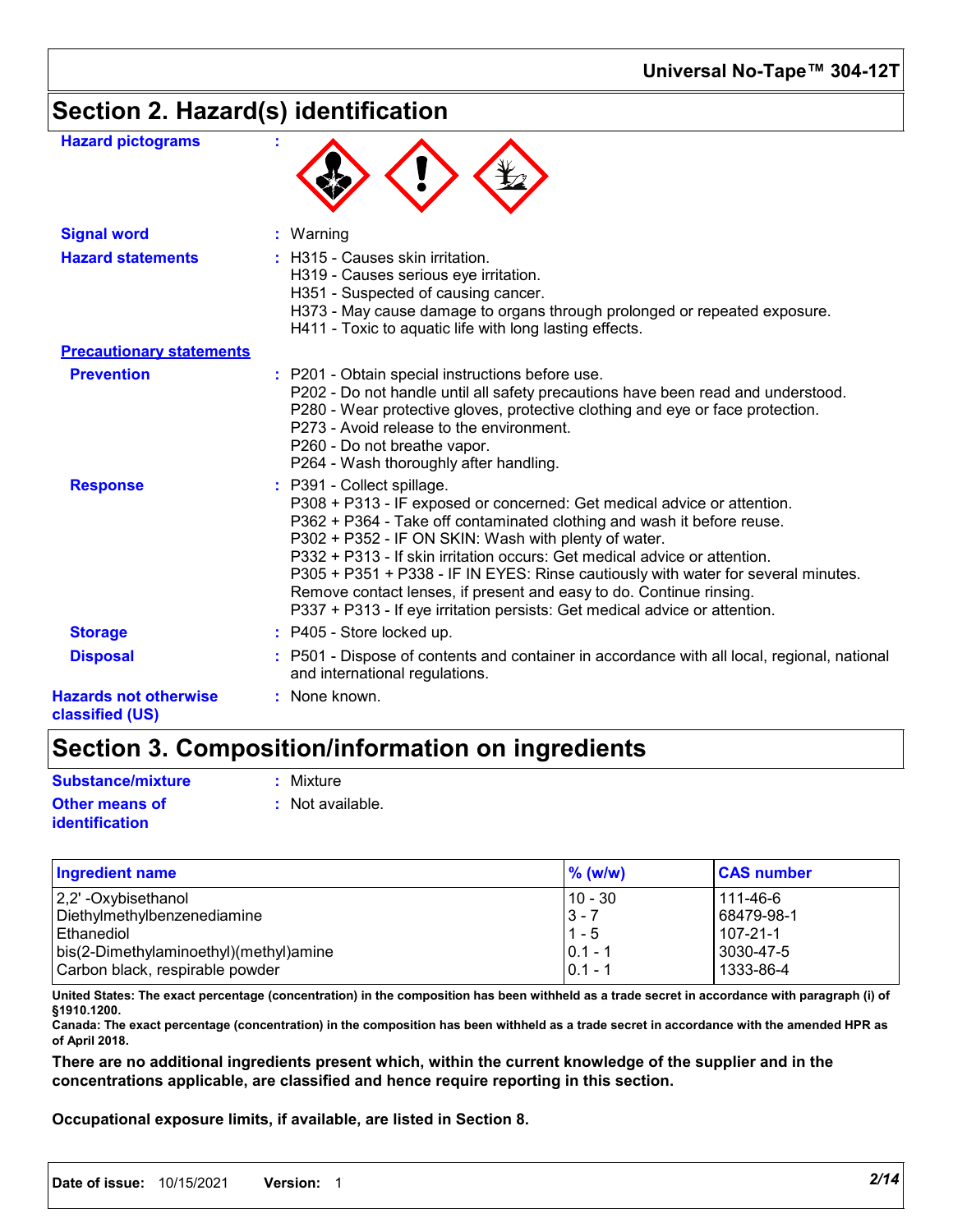# **Section 4. First aid measures**

|                     | <b>Description of necessary first aid measures</b>                                                                                                                                                                                                                                                                                                                                                                                                                                                                                                                                                                                                                                                                  |
|---------------------|---------------------------------------------------------------------------------------------------------------------------------------------------------------------------------------------------------------------------------------------------------------------------------------------------------------------------------------------------------------------------------------------------------------------------------------------------------------------------------------------------------------------------------------------------------------------------------------------------------------------------------------------------------------------------------------------------------------------|
| Eye contact         | : Immediately flush eyes with plenty of water, occasionally lifting the upper and lower<br>eyelids. Check for and remove any contact lenses. Continue to rinse for at least 20<br>minutes. Get medical attention.                                                                                                                                                                                                                                                                                                                                                                                                                                                                                                   |
| <b>Inhalation</b>   | : Remove victim to fresh air and keep at rest in a position comfortable for breathing. If<br>not breathing, if breathing is irregular or if respiratory arrest occurs, provide artificial<br>respiration or oxygen by trained personnel. It may be dangerous to the person providing<br>aid to give mouth-to-mouth resuscitation. Get medical attention. If unconscious, place<br>in recovery position and get medical attention immediately. Maintain an open airway.<br>Loosen tight clothing such as a collar, tie, belt or waistband. In case of inhalation of<br>decomposition products in a fire, symptoms may be delayed. The exposed person may<br>need to be kept under medical surveillance for 48 hours. |
| <b>Skin contact</b> | : Flush contaminated skin with plenty of water. Continue to rinse for at least 20 minutes.<br>Get medical attention. Wash clothing before reuse. Clean shoes thoroughly before<br>reuse.                                                                                                                                                                                                                                                                                                                                                                                                                                                                                                                            |
| <b>Ingestion</b>    | : Wash out mouth with water. Remove dentures if any. If material has been swallowed<br>and the exposed person is conscious, give small quantities of water to drink. Stop if the<br>exposed person feels sick as vomiting may be dangerous. Do not induce vomiting<br>unless directed to do so by medical personnel. If vomiting occurs, the head should be<br>kept low so that vomit does not enter the lungs. Get medical attention. Never give<br>anything by mouth to an unconscious person. If unconscious, place in recovery position<br>and get medical attention immediately. Maintain an open airway. Loosen tight clothing<br>such as a collar, tie, belt or waistband.                                   |

### **Most important symptoms/effects, acute and delayed**

| <b>Potential acute health effects</b> |                                                                                                                                                                               |
|---------------------------------------|-------------------------------------------------------------------------------------------------------------------------------------------------------------------------------|
| <b>Eye contact</b>                    | : Causes serious eye irritation.                                                                                                                                              |
| <b>Inhalation</b>                     | : No known significant effects or critical hazards.                                                                                                                           |
| <b>Skin contact</b>                   | : Causes skin irritation.                                                                                                                                                     |
| <b>Ingestion</b>                      | : No known significant effects or critical hazards.                                                                                                                           |
| <b>Over-exposure signs/symptoms</b>   |                                                                                                                                                                               |
| <b>Eye contact</b>                    | : Adverse symptoms may include the following:<br>pain or irritation<br>watering<br>redness                                                                                    |
| <b>Inhalation</b>                     | : No known significant effects or critical hazards.                                                                                                                           |
| <b>Skin contact</b>                   | : Adverse symptoms may include the following:<br>irritation<br>redness                                                                                                        |
| <b>Ingestion</b>                      | : No known significant effects or critical hazards.                                                                                                                           |
|                                       | <b>Indication of immediate medical attention and special treatment needed, if necessary</b>                                                                                   |
| <b>Notes to physician</b>             | : In case of inhalation of decomposition products in a fire, symptoms may be delayed.<br>The exposed person may need to be kept under medical surveillance for 48 hours.      |
| <b>Specific treatments</b>            | : No specific treatment.                                                                                                                                                      |
| <b>Protection of first-aiders</b>     | : No action shall be taken involving any personal risk or without suitable training. It may<br>be dangerous to the person providing aid to give mouth-to-mouth resuscitation. |

### **See toxicological information (Section 11)**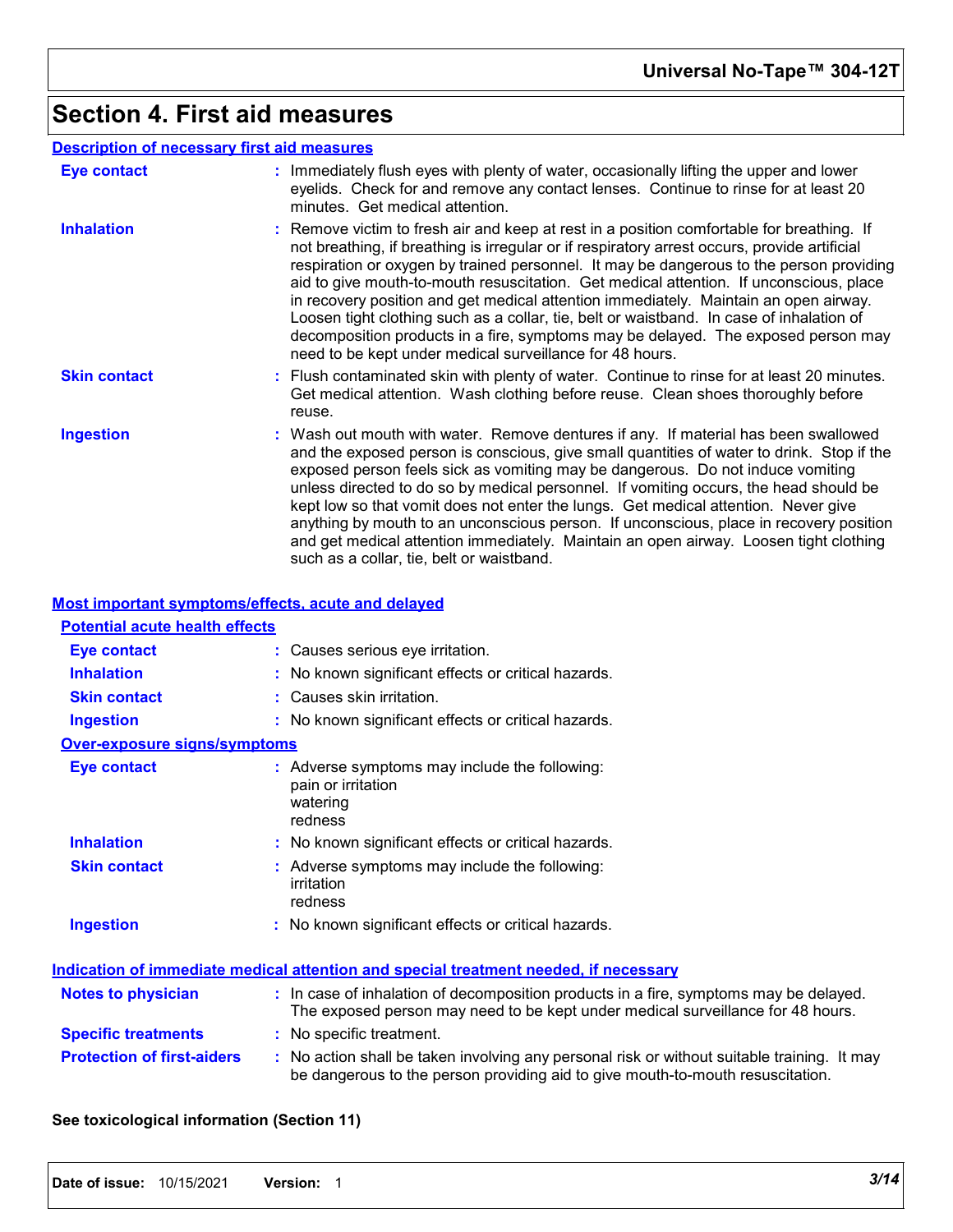# **Section 5. Fire-fighting measures**

| <b>Extinguishing media</b>                               |                                                                                                                                                                                                                                                                                                    |
|----------------------------------------------------------|----------------------------------------------------------------------------------------------------------------------------------------------------------------------------------------------------------------------------------------------------------------------------------------------------|
| <b>Suitable extinguishing</b><br>media                   | : Use an extinguishing agent suitable for the surrounding fire.                                                                                                                                                                                                                                    |
| <b>Unsuitable extinguishing</b><br>media                 | : None known.                                                                                                                                                                                                                                                                                      |
| <b>Specific hazards arising</b><br>from the chemical     | : In a fire or if heated, a pressure increase will occur and the container may burst. This<br>material is toxic to aquatic life with long lasting effects. Fire water contaminated with<br>this material must be contained and prevented from being discharged to any waterway,<br>sewer or drain. |
| <b>Hazardous thermal</b><br>decomposition products       | Decomposition products may include the following materials:<br>carbon dioxide<br>carbon monoxide<br>nitrogen oxides                                                                                                                                                                                |
| <b>Special protective actions</b><br>for fire-fighters   | Promptly isolate the scene by removing all persons from the vicinity of the incident if<br>there is a fire. No action shall be taken involving any personal risk or without suitable<br>training.                                                                                                  |
| <b>Special protective</b><br>equipment for fire-fighters | Fire-fighters should wear appropriate protective equipment and self-contained breathing<br>apparatus (SCBA) with a full face-piece operated in positive pressure mode.                                                                                                                             |

# **Section 6. Accidental release measures**

### **Personal precautions, protective equipment and emergency procedures**

| For non-emergency<br>personnel                        | : No action shall be taken involving any personal risk or without suitable training.<br>Evacuate surrounding areas. Keep unnecessary and unprotected personnel from<br>entering. Do not touch or walk through spilled material. Avoid breathing vapor or mist.<br>Provide adequate ventilation. Wear appropriate respirator when ventilation is<br>inadequate. Put on appropriate personal protective equipment.                                                                                                                                                                                                                                                                                           |
|-------------------------------------------------------|------------------------------------------------------------------------------------------------------------------------------------------------------------------------------------------------------------------------------------------------------------------------------------------------------------------------------------------------------------------------------------------------------------------------------------------------------------------------------------------------------------------------------------------------------------------------------------------------------------------------------------------------------------------------------------------------------------|
| For emergency responders :                            | If specialized clothing is required to deal with the spillage, take note of any information in<br>Section 8 on suitable and unsuitable materials. See also the information in "For non-<br>emergency personnel".                                                                                                                                                                                                                                                                                                                                                                                                                                                                                           |
| <b>Environmental precautions</b>                      | : Avoid dispersal of spilled material and runoff and contact with soil, waterways, drains<br>and sewers. Inform the relevant authorities if the product has caused environmental<br>pollution (sewers, waterways, soil or air). Water polluting material. May be harmful to<br>the environment if released in large quantities. Collect spillage.                                                                                                                                                                                                                                                                                                                                                          |
| Methods and materials for containment and cleaning up |                                                                                                                                                                                                                                                                                                                                                                                                                                                                                                                                                                                                                                                                                                            |
| <b>Small spill</b>                                    | : Stop leak if without risk. Move containers from spill area. Dilute with water and mop up<br>if water-soluble. Alternatively, or if water-insoluble, absorb with an inert dry material and<br>place in an appropriate waste disposal container. Dispose of via a licensed waste<br>disposal contractor.                                                                                                                                                                                                                                                                                                                                                                                                   |
| <b>Large spill</b>                                    | Stop leak if without risk. Move containers from spill area. Approach release from<br>upwind. Prevent entry into sewers, water courses, basements or confined areas. Wash<br>spillages into an effluent treatment plant or proceed as follows. Contain and collect<br>spillage with non-combustible, absorbent material e.g. sand, earth, vermiculite or<br>diatomaceous earth and place in container for disposal according to local regulations<br>(see Section 13). Dispose of via a licensed waste disposal contractor. Contaminated<br>absorbent material may pose the same hazard as the spilled product. Note: see<br>Section 1 for emergency contact information and Section 13 for waste disposal. |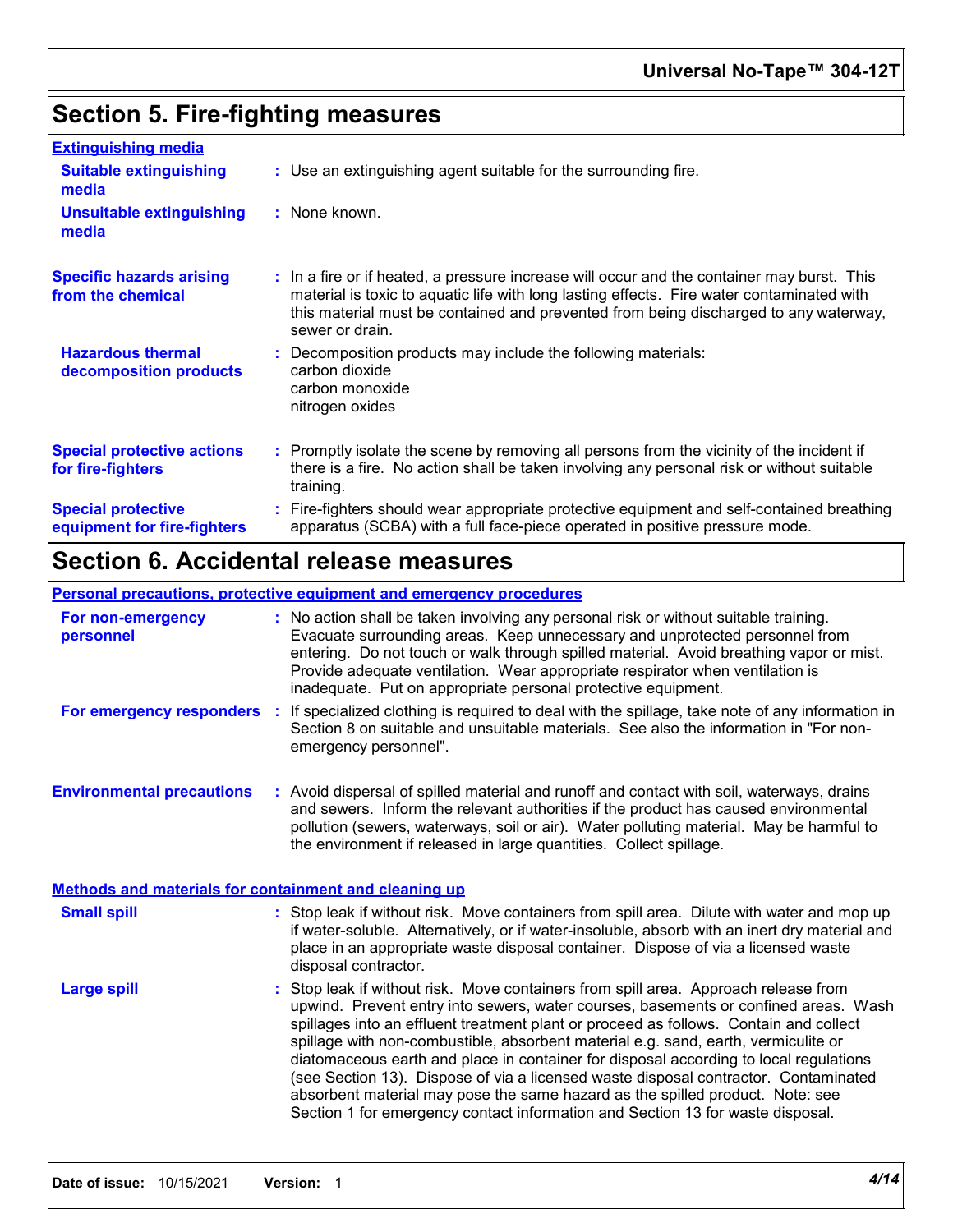# **Section 7. Handling and storage**

### **Precautions for safe handling**

| <b>Protective measures</b>                                                       | : Put on appropriate personal protective equipment (see Section 8). Avoid exposure -<br>obtain special instructions before use. Do not handle until all safety precautions have<br>been read and understood. Do not get in eyes or on skin or clothing. Do not breathe<br>vapor or mist. Do not ingest. Avoid release to the environment. If during normal use<br>the material presents a respiratory hazard, use only with adequate ventilation or wear<br>appropriate respirator. Keep in the original container or an approved alternative made<br>from a compatible material, kept tightly closed when not in use. Empty containers retain<br>product residue and can be hazardous. Do not reuse container. |
|----------------------------------------------------------------------------------|-----------------------------------------------------------------------------------------------------------------------------------------------------------------------------------------------------------------------------------------------------------------------------------------------------------------------------------------------------------------------------------------------------------------------------------------------------------------------------------------------------------------------------------------------------------------------------------------------------------------------------------------------------------------------------------------------------------------|
| <b>Advice on general</b><br>occupational hygiene                                 | : Eating, drinking and smoking should be prohibited in areas where this material is<br>handled, stored and processed. Workers should wash hands and face before eating,<br>drinking and smoking. See also Section 8 for additional information on hygiene<br>measures. Remove contaminated clothing and protective equipment before entering<br>eating areas.                                                                                                                                                                                                                                                                                                                                                   |
| <b>Conditions for safe storage,</b><br>including any<br><i>incompatibilities</i> | : Store in accordance with local regulations. Store in original container protected from<br>direct sunlight in a dry, cool and well-ventilated area, away from incompatible materials<br>(see Section 10) and food and drink. Store locked up. Keep container tightly closed<br>and sealed until ready for use. Containers that have been opened must be carefully<br>resealed and kept upright to prevent leakage. Do not store in unlabeled containers.<br>Use appropriate containment to avoid environmental contamination. See Section 10 for<br>incompatible materials before handling or use.                                                                                                             |

# **Section 8. Exposure controls/personal protection**

### **Control parameters**

#### **United States**

### **Occupational exposure limits**

| <b>Ingredient name</b>                                                    | <b>Exposure limits</b>                                                                                                                                                                                                                                                                                                         |
|---------------------------------------------------------------------------|--------------------------------------------------------------------------------------------------------------------------------------------------------------------------------------------------------------------------------------------------------------------------------------------------------------------------------|
| 2,2' - Oxybisethanol                                                      | AIHA WEEL (United States, 7/2020).<br>TWA: 10 mg/m <sup>3</sup> 8 hours.                                                                                                                                                                                                                                                       |
| Diethylmethylbenzenediamine<br>Ethanediol                                 | None.<br>ACGIH TLV (United States, 3/2020).<br>STEL: 10 mg/m <sup>3</sup> 15 minutes. Form: Inhalable<br>fraction. Aerosol only.<br>STEL: 50 ppm 15 minutes. Form: Vapor<br>Ifraction<br>TWA: 25 ppm 8 hours. Form: Vapor fraction                                                                                             |
| bis(2-Dimethylaminoethyl)(methyl)amine<br>Carbon black, respirable powder | None.<br><b>ACGIH TLV (United States, 3/2020).</b><br>TWA: 3 mg/m <sup>3</sup> 8 hours. Form: Inhalable<br>fraction<br>NIOSH REL (United States, 10/2016).<br>TWA: 3.5 mg/m <sup>3</sup> 10 hours.<br>TWA: 0.1 mg of PAHs/cm <sup>3</sup> 10 hours.<br>OSHA PEL (United States, 5/2018).<br>TWA: $3.5 \text{ mg/m}^3$ 8 hours. |

#### **Canada**

#### **Occupational exposure limits**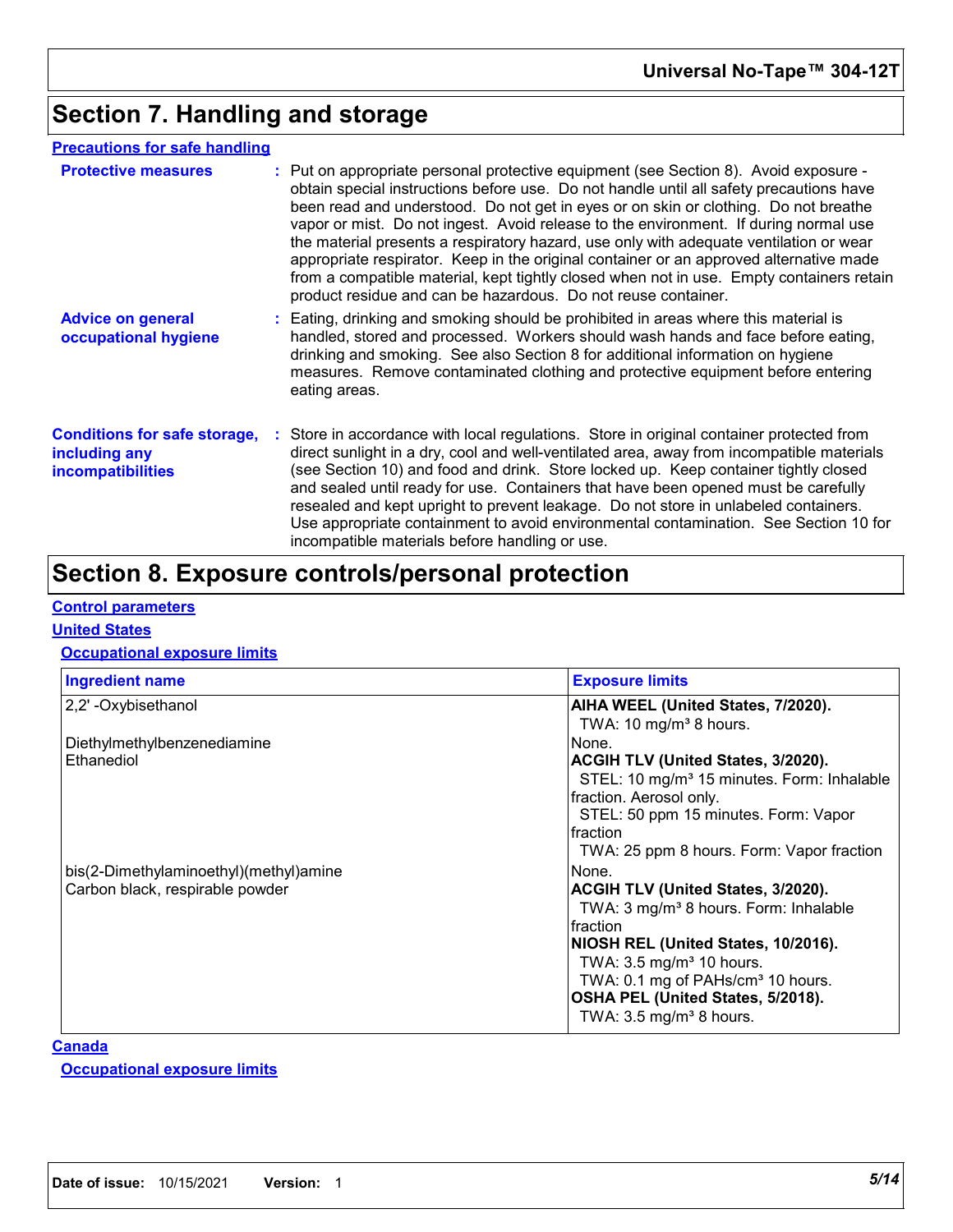# **Section 8. Exposure controls/personal protection**

| <b>Ingredient name</b>          | <b>Exposure limits</b>                                                                                                                                                                                                                                                                                                                                                                                                                                                                                                                                                                                                                                                                                                                                                                                                                        |
|---------------------------------|-----------------------------------------------------------------------------------------------------------------------------------------------------------------------------------------------------------------------------------------------------------------------------------------------------------------------------------------------------------------------------------------------------------------------------------------------------------------------------------------------------------------------------------------------------------------------------------------------------------------------------------------------------------------------------------------------------------------------------------------------------------------------------------------------------------------------------------------------|
| 2,2'-Oxybisethanol              | AIHA WEEL (United States, 7/2020).<br>TWA: 10 mg/m <sup>3</sup> 8 hours.                                                                                                                                                                                                                                                                                                                                                                                                                                                                                                                                                                                                                                                                                                                                                                      |
| Ethanediol                      | <b>CA British Columbia Provincial (Canada,</b><br>1/2020).<br>C: 100 mg/m <sup>3</sup> Form: Aerosol<br>TWA: 10 mg/m <sup>3</sup> 8 hours. Form: Particulate<br>STEL: 20 mg/m <sup>3</sup> 15 minutes. Form:<br>Particulate<br>C: 50 ppm Form: Vapor<br><b>CA Saskatchewan Provincial (Canada,</b><br>7/2013).<br>CEIL: 100 mg/m <sup>3</sup> Form: Aerosol<br>CA Ontario Provincial (Canada, 6/2019).<br>Ceiling Limit: 10 mg/m <sup>3</sup> Form: Inhalable<br>particulate matter. Aerosol only.<br>STEL: 50 ppm 15 minutes. Form: Vapor<br>fraction<br>TWA: 25 ppm 8 hours. Form: Vapor fraction<br>CA Quebec Provincial (Canada, 7/2019).<br>STEV: 50 ppm 15 minutes. Form: Vapor and<br>mist<br>STEV: 127 mg/m <sup>3</sup> 15 minutes. Form: Vapor<br>and mist<br>CA Alberta Provincial (Canada, 6/2018).<br>$C: 100$ mg/m <sup>3</sup> |
| Carbon black, respirable powder | CA British Columbia Provincial (Canada,<br>1/2020).<br>TWA: 3 mg/m <sup>3</sup> 8 hours. Form: Inhalable<br>CA Ontario Provincial (Canada, 6/2019).<br>TWA: 3 mg/m <sup>3</sup> 8 hours. Form: Inhalable<br>particulate matter.<br>CA Alberta Provincial (Canada, 6/2018).<br>8 hrs OEL: 3.5 mg/m <sup>3</sup> 8 hours.<br>CA Quebec Provincial (Canada, 7/2019).<br>TWAEV: 3.5 mg/m <sup>3</sup> 8 hours.<br><b>CA Saskatchewan Provincial (Canada,</b><br>7/2013).<br>STEL: 7 mg/m <sup>3</sup> 15 minutes.<br>TWA: 3.5 mg/m <sup>3</sup> 8 hours.                                                                                                                                                                                                                                                                                          |

| <b>controls</b>                                  | local exhaust ventilation or other engineering controls to keep worker exposure to<br>airborne contaminants below any recommended or statutory limits.                                                                                                                                                                                                                                            |
|--------------------------------------------------|---------------------------------------------------------------------------------------------------------------------------------------------------------------------------------------------------------------------------------------------------------------------------------------------------------------------------------------------------------------------------------------------------|
| <b>Environmental exposure</b><br><b>controls</b> | : Emissions from ventilation or work process equipment should be checked to ensure<br>they comply with the requirements of environmental protection legislation.                                                                                                                                                                                                                                  |
| Individual protection measures                   |                                                                                                                                                                                                                                                                                                                                                                                                   |
| <b>Hygiene measures</b>                          | : Wash hands, forearms and face thoroughly after handling chemical products, before<br>eating, smoking and using the lavatory and at the end of the working period.<br>Appropriate techniques should be used to remove potentially contaminated clothing.<br>Wash contaminated clothing before reusing. Ensure that eyewash stations and safety<br>showers are close to the workstation location. |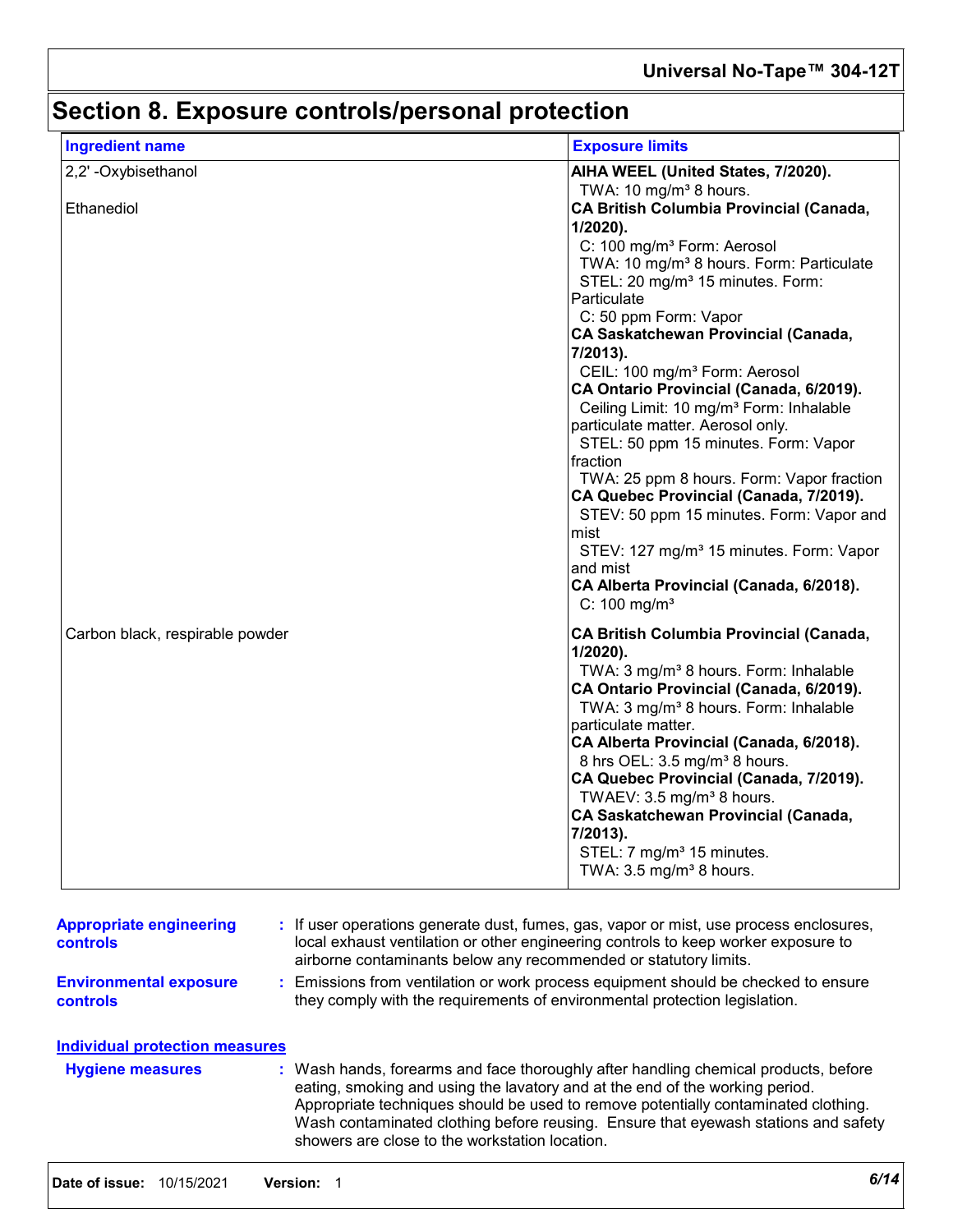# **Section 8. Exposure controls/personal protection**

| <b>Eye/face protection</b>    | : Safety eyewear complying with an approved standard should be used when a risk<br>assessment indicates this is necessary to avoid exposure to liquid splashes, mists,<br>gases or dusts. If contact is possible, the following protection should be worn, unless<br>the assessment indicates a higher degree of protection: chemical splash goggles.                                                                                                                                                                                                                                                                  |
|-------------------------------|------------------------------------------------------------------------------------------------------------------------------------------------------------------------------------------------------------------------------------------------------------------------------------------------------------------------------------------------------------------------------------------------------------------------------------------------------------------------------------------------------------------------------------------------------------------------------------------------------------------------|
| <b>Skin protection</b>        |                                                                                                                                                                                                                                                                                                                                                                                                                                                                                                                                                                                                                        |
| <b>Hand protection</b>        | : Chemical-resistant, impervious gloves complying with an approved standard should be<br>worn at all times when handling chemical products if a risk assessment indicates this is<br>necessary. Considering the parameters specified by the glove manufacturer, check<br>during use that the gloves are still retaining their protective properties. It should be<br>noted that the time to breakthrough for any glove material may be different for different<br>glove manufacturers. In the case of mixtures, consisting of several substances, the<br>protection time of the gloves cannot be accurately estimated. |
| <b>Body protection</b>        | : Personal protective equipment for the body should be selected based on the task being<br>performed and the risks involved and should be approved by a specialist before<br>handling this product.                                                                                                                                                                                                                                                                                                                                                                                                                    |
| <b>Other skin protection</b>  | : Appropriate footwear and any additional skin protection measures should be selected<br>based on the task being performed and the risks involved and should be approved by a<br>specialist before handling this product.                                                                                                                                                                                                                                                                                                                                                                                              |
| <b>Respiratory protection</b> | : Based on the hazard and potential for exposure, select a respirator that meets the<br>appropriate standard or certification. Respirators must be used according to a<br>respiratory protection program to ensure proper fitting, training, and other important<br>aspects of use.                                                                                                                                                                                                                                                                                                                                    |

# **Section 9. Physical and chemical properties and safety characteristics**

The conditions of measurement of all properties are at standard temperature and pressure unless otherwise indicated.

| <b>Appearance</b>                                 |    |                               |
|---------------------------------------------------|----|-------------------------------|
| <b>Physical state</b>                             | t  | Liquid. [Clear.]              |
| <b>Color</b>                                      |    | Clear Purple to Black.        |
| Odor                                              | t  | Slight.                       |
| <b>Odor threshold</b>                             | t  | Not available.                |
| рH                                                | Ì  | Not available.                |
| <b>Melting point/freezing point</b>               | t  | Not available.                |
| <b>Boiling point, initial boiling</b>             | t. | Not available.                |
| point, and boiling range                          |    |                               |
| <b>Flash point</b>                                | t  | Closed cup: >93.33°C (>200°F) |
| <b>Evaporation rate</b>                           |    | Not available.                |
| <b>Flammability</b>                               |    | Not available.                |
| <b>Lower and upper explosion</b>                  | t. | Not available.                |
| limit/flammability limit                          |    |                               |
| <b>Vapor pressure</b>                             |    | Not available.                |
| <b>Relative vapor density</b>                     |    | Not available.                |
| <b>Relative density</b>                           |    | 1.072 to 1.082                |
| <b>Solubility</b>                                 | t  | Not available.                |
| <b>Solubility in water</b>                        |    | Not available.                |
| <b>Miscible with water</b>                        | t  | Not available.                |
| <b>Partition coefficient: n-</b><br>octanol/water |    | Not applicable.               |
| <b>Auto-ignition temperature</b>                  | t  | Not available.                |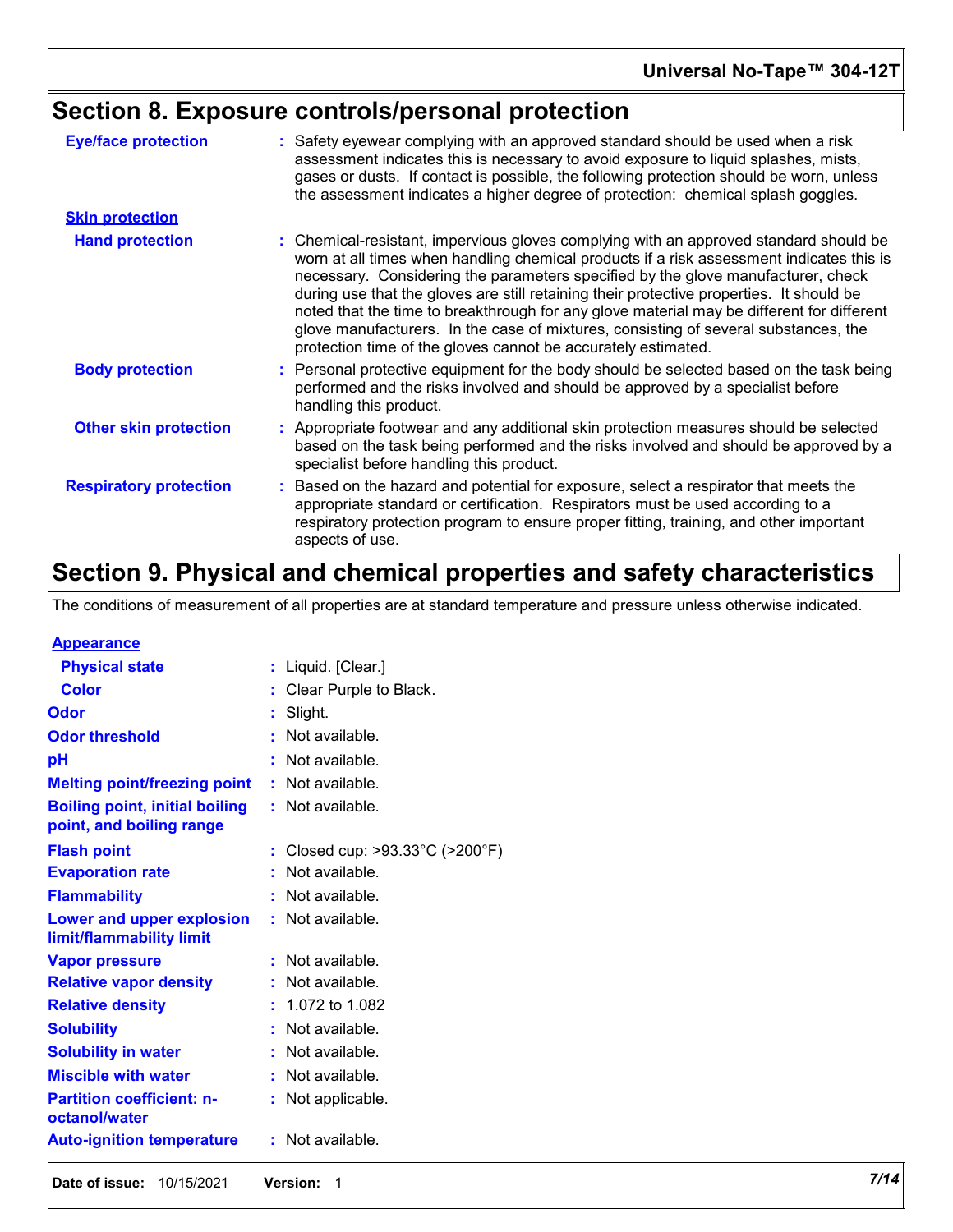# **Section 9. Physical and chemical properties and safety characteristics**

| <b>Decomposition temperature : Not available.</b> |                    |
|---------------------------------------------------|--------------------|
| Viscosity                                         | : Not available.   |
| Flow time (ISO 2431)                              | $:$ Not available. |
| <b>Particle characteristics</b>                   |                    |
| <b>Median particle size</b>                       | : Not applicable.  |

## **Section 10. Stability and reactivity**

| <b>Reactivity</b>                            | : No specific test data related to reactivity available for this product or its ingredients.              |
|----------------------------------------------|-----------------------------------------------------------------------------------------------------------|
| <b>Chemical stability</b>                    | : The product is stable.                                                                                  |
| <b>Possibility of hazardous</b><br>reactions | : Under normal conditions of storage and use, hazardous reactions will not occur.                         |
| <b>Conditions to avoid</b>                   | No specific data.<br>÷.                                                                                   |
| <b>Incompatible materials</b>                | : Reactive or incompatible with the following materials: oxidizing materials.                             |
| <b>Hazardous decomposition</b><br>products   | : Under normal conditions of storage and use, hazardous decomposition products should<br>not be produced. |

### **Section 11. Toxicological information**

### **Information on toxicological effects**

#### **Acute toxicity**

| <b>Product/ingredient name</b>          | <b>Result</b> | <b>Species</b> | <b>Dose</b>           | <b>Exposure</b> |
|-----------------------------------------|---------------|----------------|-----------------------|-----------------|
| $ 2,2$ ' -Oxybisethanol                 | LD50 Dermal   | Rabbit         | 11890 mg/kg           |                 |
|                                         | LD50 Oral     | Rat            | 12000 mg/kg           |                 |
| Diethylmethylbenzenediamine   LD50 Oral |               | Rat            | $ 472 \text{ mg/kg} $ |                 |
| Ethanediol                              | LD50 Oral     | Rat            | 4700 mg/kg            |                 |
| Carbon black, respirable<br>powder      | LD50 Oral     | Rat            | >15400 mg/kg          |                 |

#### **Irritation/Corrosion**

| <b>Product/ingredient name</b> | <b>Result</b>            | <b>Species</b> | <b>Score</b> | <b>Exposure</b>  | <b>Observation</b>       |
|--------------------------------|--------------------------|----------------|--------------|------------------|--------------------------|
| 2,2'-Oxybisethanol             | Eyes - Mild irritant     | Rabbit         |              | 50 <sub>mg</sub> |                          |
|                                | Skin - Mild irritant     | Rabbit         |              | 500 mg           |                          |
| Ethanediol                     | Eyes - Mild irritant     | Rabbit         |              | 24 hours 500     |                          |
|                                |                          |                |              | mg               |                          |
|                                | Eyes - Mild irritant     | Rabbit         |              | hours 100        | $\overline{\phantom{a}}$ |
|                                |                          |                |              | mg               |                          |
|                                | Eyes - Moderate irritant | Rabbit         |              | 6 hours 1440     | $\overline{\phantom{a}}$ |
|                                |                          |                |              | mg               |                          |
|                                | Skin - Mild irritant     | Rabbit         |              | 555 mg           | $\overline{\phantom{0}}$ |

#### **Sensitization**

There is no data available.

#### **Mutagenicity**

There is no data available.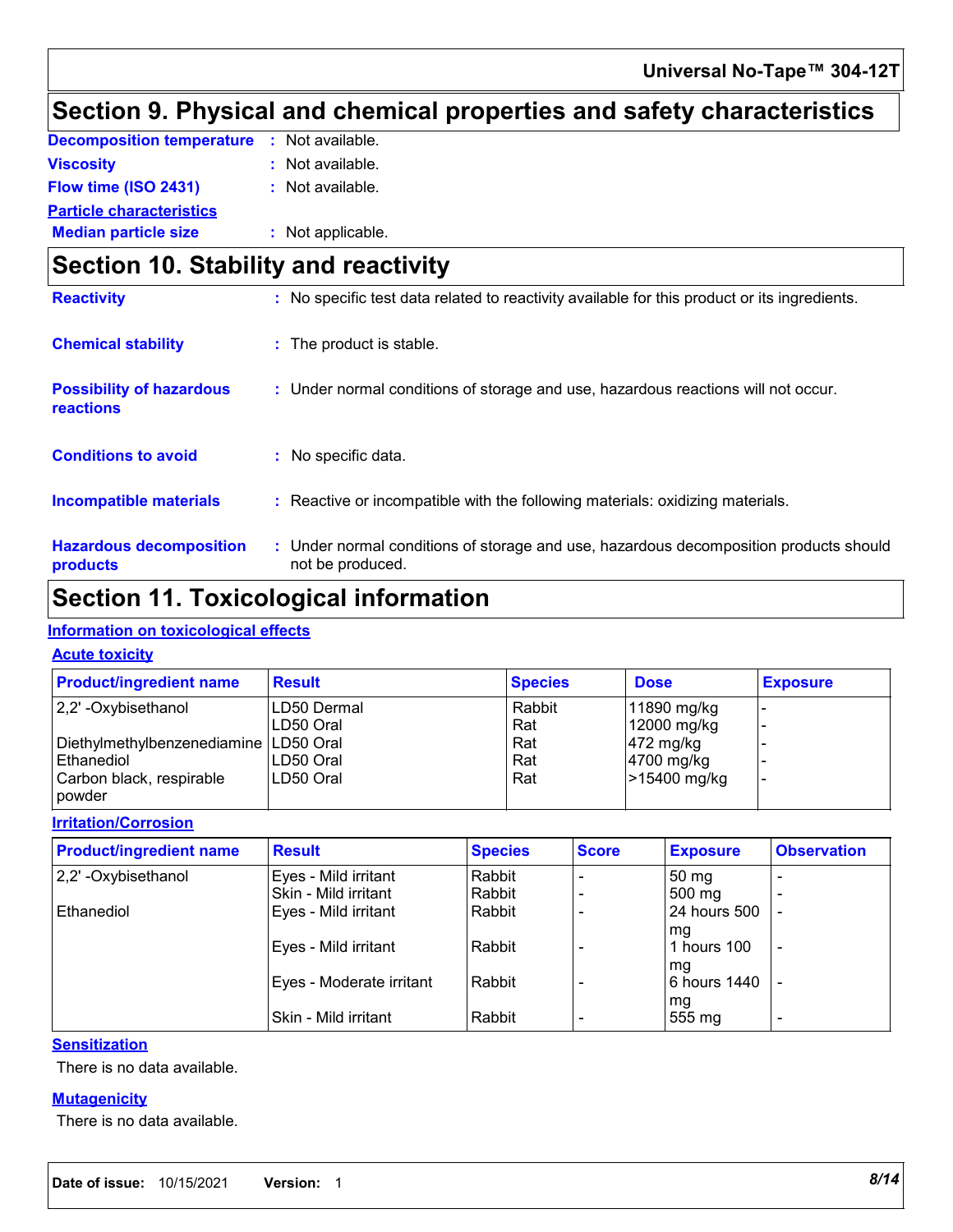## **Section 11. Toxicological information**

### **Carcinogenicity**

### **Classification United States**

| <b>Product/ingredient name</b>                | <b>OSHA</b>              | <b>IARC</b> | <b>NTP</b> |             |            |              |
|-----------------------------------------------|--------------------------|-------------|------------|-------------|------------|--------------|
| Carbon black, respirable<br>powder            | $\overline{\phantom{a}}$ | 2B          |            |             |            |              |
| <b>Classification Canada</b>                  |                          |             |            |             |            |              |
| <b>Product/ingredient name</b>                |                          |             |            | <b>IARC</b> | <b>NTP</b> | <b>ACGIH</b> |
| Ethanediol<br>Carbon black, respirable powder |                          |             |            | l2B         | -<br>-     | A4<br>IA3    |

#### **Reproductive toxicity**

There is no data available.

#### **Teratogenicity**

There is no data available.

#### **Specific target organ toxicity (single exposure)**

There is no data available.

#### **Specific target organ toxicity (repeated exposure)**

| <b>Name</b>                 | <b>Category</b> | <b>Route of</b><br><b>exposure</b> | <b>Target organs</b> |
|-----------------------------|-----------------|------------------------------------|----------------------|
| Diethylmethylbenzenediamine | Category 2      |                                    |                      |

#### **Aspiration hazard**

There is no data available.

| : Routes of entry anticipated: Oral, Dermal, Inhalation.                                   |
|--------------------------------------------------------------------------------------------|
|                                                                                            |
| : Causes serious eye irritation.                                                           |
| : No known significant effects or critical hazards.                                        |
| : Causes skin irritation.                                                                  |
| : No known significant effects or critical hazards.                                        |
| <b>Symptoms related to the physical, chemical and toxicological characteristics</b>        |
|                                                                                            |
| : Adverse symptoms may include the following:<br>pain or irritation<br>watering<br>redness |
| : No known significant effects or critical hazards.                                        |
| : Adverse symptoms may include the following:<br>irritation<br>redness                     |
| <b>Potential acute health effects</b>                                                      |

### **Delayed and immediate effects and also chronic effects from short and long term exposure Short term exposure**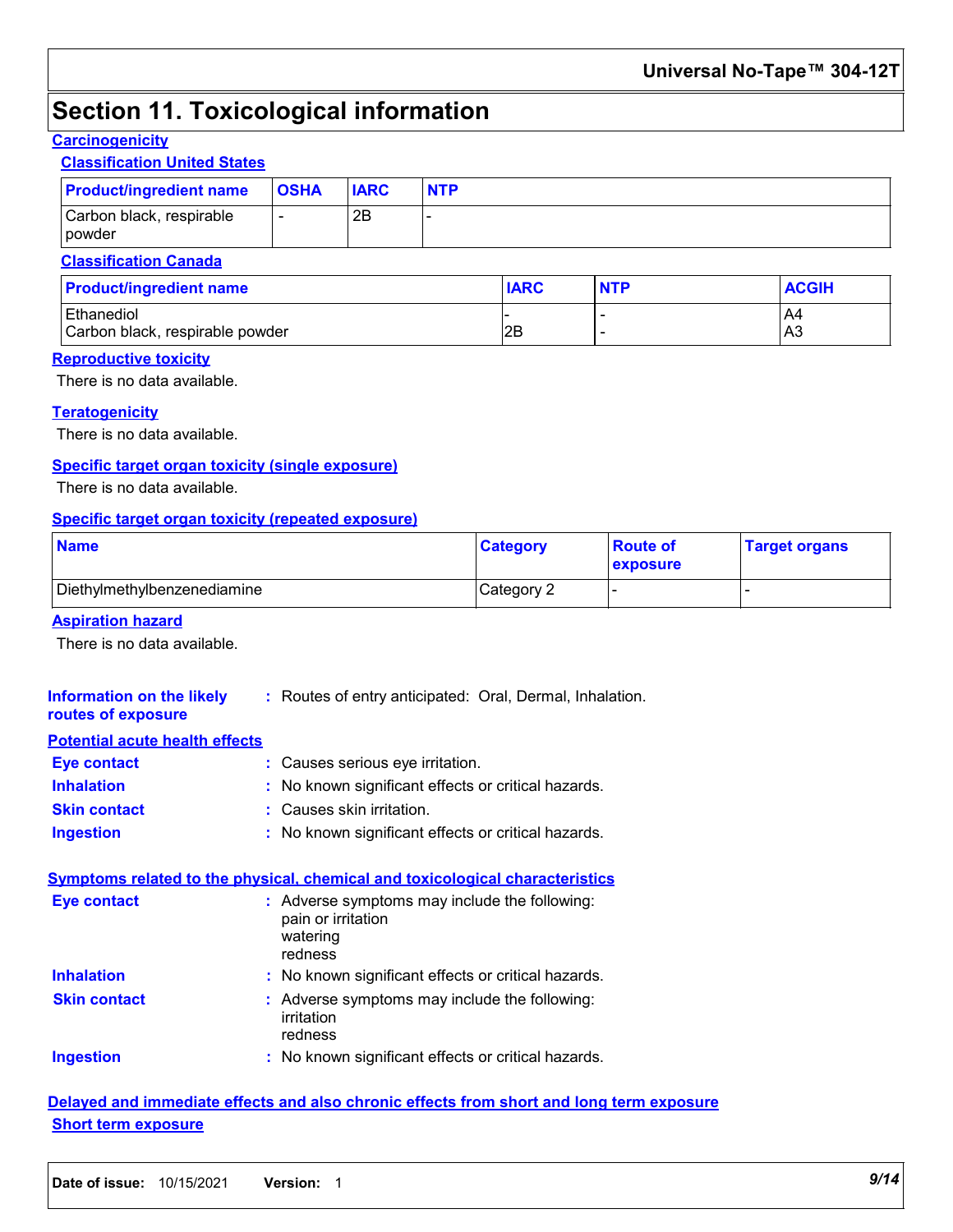# **Section 11. Toxicological information**

| <b>Potential immediate</b><br><b>effects</b> | : No known significant effects or critical hazards.                                         |
|----------------------------------------------|---------------------------------------------------------------------------------------------|
| <b>Potential delayed effects</b>             | : No known significant effects or critical hazards.                                         |
| <b>Long term exposure</b>                    |                                                                                             |
| <b>Potential immediate</b><br><b>effects</b> | : No known significant effects or critical hazards.                                         |
| <b>Potential delayed effects</b>             | : No known significant effects or critical hazards.                                         |
| <b>Potential chronic health effects</b>      |                                                                                             |
| <b>General</b>                               | : May cause damage to organs through prolonged or repeated exposure.                        |
| <b>Carcinogenicity</b>                       | : Suspected of causing cancer. Risk of cancer depends on duration and level of<br>exposure. |
| <b>Mutagenicity</b>                          | : No known significant effects or critical hazards.                                         |
| <b>Reproductive toxicity</b>                 | : No known significant effects or critical hazards.                                         |

#### **Numerical measures of toxicity**

#### **Acute toxicity estimates**

| <b>Product/ingredient name</b>         | Oral (mg/<br>kg) | <b>Dermal</b><br>(mg/kg) | <b>Inhalation</b><br>(gases)<br>(ppm) | <b>Inhalation</b><br>(vapors)<br>(mg/l) | <b>Inhalation</b><br>(dusts and<br>mists) (mg/ |
|----------------------------------------|------------------|--------------------------|---------------------------------------|-----------------------------------------|------------------------------------------------|
|                                        | 2006.7           | 11435.9                  | N/A                                   | N/A                                     | N/A                                            |
| 2,2' -Oxybisethanol                    | 500              | 11890                    | N/A                                   | N/A                                     | N/A                                            |
| Diethylmethylbenzenediamine            | 472              | 1100                     | N/A                                   | N/A                                     | N/A                                            |
| <b>Ethanediol</b>                      | 500              | N/A                      | N/A                                   | N/A                                     | N/A                                            |
| bis(2-Dimethylaminoethyl)(methyl)amine | 500              | 300                      | N/A                                   | N/A                                     | N/A                                            |

## **Section 12. Ecological information**

### **Toxicity**

| <b>Product/ingredient name</b>     | <b>Result</b>                        | <b>Species</b>                                | <b>Exposure</b> |
|------------------------------------|--------------------------------------|-----------------------------------------------|-----------------|
| 2,2' - Oxybisethanol               | Acute LC50 75200000 µg/L Fresh water | Fish - Pimephales promelas                    | 96 hours        |
| Ethanediol                         | Acute LC50 6900000 µg/L Fresh water  | Crustaceans - Ceriodaphnia<br>dubia - Neonate | 48 hours        |
|                                    | Acute LC50 41000 mg/L Fresh water    | Daphnia - Daphnia magna -<br>l Neonate        | 48 hours        |
|                                    | Acute LC50 8050000 µg/L Fresh water  | Fish - Pimephales promelas                    | 96 hours        |
| Carbon black, respirable<br>powder | Acute EC50 37.563 mg/L Fresh water   | Daphnia - Daphnia magna -<br>Neonate          | 48 hours        |

### **Persistence and degradability**

There is no data available.

#### **Bioaccumulative potential**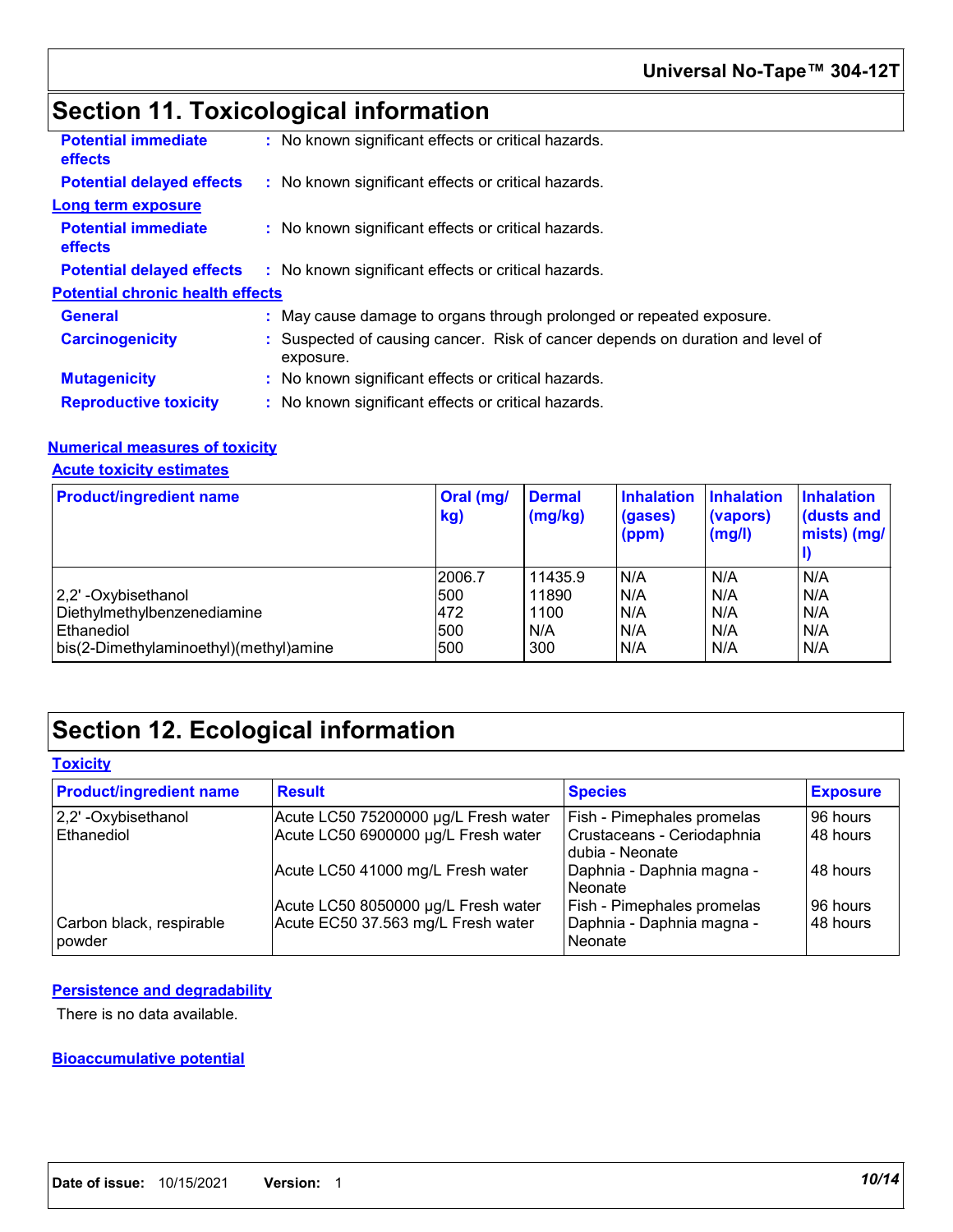### **Universal No-Tape™ 304-12T**

# **Section 12. Ecological information**

| <b>Product/ingredient name</b>     | $LoaPow$ | <b>BCF</b> | <b>Potential</b> |
|------------------------------------|----------|------------|------------------|
| $ 2,2$ ' -Oxybisethanol            | $-1.98$  | 100        | low              |
| Diethylmethylbenzenediamine   14.7 |          | 2.75       | low              |
| l Ethanediol                       | $-1.36$  |            | low              |

#### **Mobility in soil**

**Soil/water partition coefficient (KOC) :** Not available.

**Other adverse effects** : No known significant effects or critical hazards.

### **Section 13. Disposal considerations**

The generation of waste should be avoided or minimized wherever possible. Disposal of this product, solutions and any by-products should comply with the requirements of environmental protection and waste disposal legislation and any regional local authority requirements. Dispose of surplus and non-recyclable products via a licensed waste disposal contractor. Waste should not be disposed of untreated to the sewer unless fully compliant with the requirements of all authorities with jurisdiction. Waste packaging should be recycled. Incineration or landfill should only be considered when recycling is not feasible. This material and its container must be disposed of in a safe way. Care should be taken when handling empty containers that have not been cleaned or rinsed out. Empty containers or liners may retain some product residues. Avoid dispersal of spilled material and runoff and contact with soil, waterways, drains and sewers. **Disposal methods :**

### **Section 14. Transport information**

|                                        | <b>DOT Classification</b>                                                                         | <b>TDG Classification</b>                                                                  | <b>IMDG</b>                                                                                       | <b>IATA</b>                                                                                              |
|----------------------------------------|---------------------------------------------------------------------------------------------------|--------------------------------------------------------------------------------------------|---------------------------------------------------------------------------------------------------|----------------------------------------------------------------------------------------------------------|
| <b>UN number</b>                       | <b>UN3082</b>                                                                                     | <b>UN3082</b>                                                                              | <b>UN3082</b>                                                                                     | <b>UN3082</b>                                                                                            |
| <b>UN proper</b><br>shipping name      | <b>ENVIRONMENTALLY</b><br>HAZARDOUS SUBSTANCE,<br>LIQUID, N.O.S.<br>(Diethylmethylbenzenediamine) | ENVIRONMENTALLY<br>HAZARDOUS SUBSTANCE,<br>LIQUID, N.O.S.<br>(Diethylmethylbenzenediamine) | <b>ENVIRONMENTALLY</b><br>HAZARDOUS SUBSTANCE,<br>LIQUID, N.O.S.<br>(Diethylmethylbenzenediamine) | <b>ENVIRONMENTALLY</b><br><b>HAZARDOUS SUBSTANCE,</b><br>LIQUID, N.O.S.<br>(Diethylmethylbenzenediamine) |
| <b>Transport</b><br>hazard class(es)   | 9<br>$\bigstar$                                                                                   | 9<br>$\bigstar$                                                                            | 9<br>$\mathbf{\mathbf{\mathbf{\mathbf{\mathbf{\mathbf{\mathbf{\mathbf{t}}}}}}$                    | 9<br>$\bigstar$                                                                                          |
| <b>Packing group</b>                   | $\mathbf{III}$                                                                                    | $\mathbf{III}$                                                                             | Ш                                                                                                 | $\mathbf{III}$                                                                                           |
| <b>Environmental</b><br><b>hazards</b> | Yes.                                                                                              | Yes.                                                                                       | Yes.                                                                                              | Yes.                                                                                                     |

171 **AERG :**

**Additional information**

**DOT Classification :**

Non-bulk packages of this product are not regulated as hazardous materials unless transported by inland waterway. This product is not regulated as a hazardous material when transported in sizes of ≤5 L or ≤5 kg, provided the packagings meet the general provisions of §§ 173.24 and 173.24a.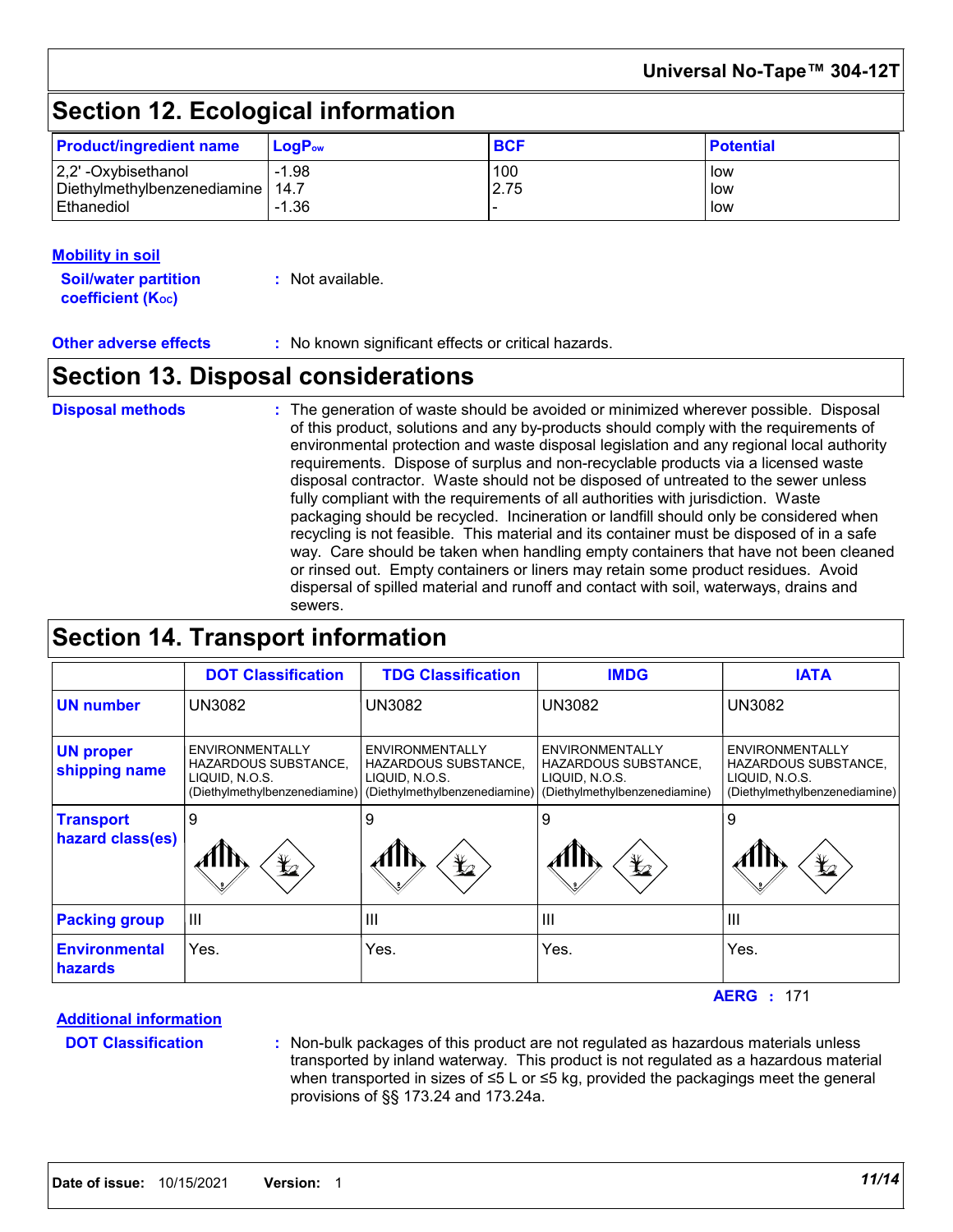# **Section 14. Transport information**

| <b>TDG Classification</b>                                | : Product classified as per the following sections of the Transportation of Dangerous<br>Goods Regulations: 2.43-2.45 (Class 9), 2.7 (Marine pollutant mark).<br>Non-bulk packages of this product are not regulated as dangerous goods when<br>transported by road or rail. |
|----------------------------------------------------------|------------------------------------------------------------------------------------------------------------------------------------------------------------------------------------------------------------------------------------------------------------------------------|
| <b>IMDG</b>                                              | : This product is not regulated as a dangerous good when transported in sizes of $\leq 5$ L or<br>$\leq$ 5 kg, provided the packagings meet the general provisions of 4.1.1.1, 4.1.1.2 and<br>4.1.1.4 to 4.1.1.8.                                                            |
| <b>IATA</b>                                              | : This product is not regulated as a dangerous good when transported in sizes of $\leq 5$ L or<br>$\leq$ 5 kg, provided the packagings meet the general provisions of 5.0.2.4.1, 5.0.2.6.1.1 and<br>$5.0.2.8$ .                                                              |
|                                                          | Special precautions for user : Transport within user's premises: always transport in closed containers that are<br>upright and secure. Ensure that persons transporting the product know what to do in the<br>event of an accident or spillage.                              |
| <b>Transport in bulk according</b><br>to IMO instruments | : Not available.                                                                                                                                                                                                                                                             |

# **Section 15. Regulatory information**

| <b>U.S. Federal regulations</b>                                                   | : TSCA 5(a)2 final significant new use rules: 2-Methoxyethanol |
|-----------------------------------------------------------------------------------|----------------------------------------------------------------|
|                                                                                   | <b>TSCA 8(a) PAIR: Acetaldehyde</b>                            |
|                                                                                   | TSCA 8(a) CDR Exempt/Partial exemption: Not determined         |
|                                                                                   | Clean Water Act (CWA) 311: Aniline; Acetaldehyde               |
| <b>Clean Air Act Section 112</b><br>(b) Hazardous Air<br><b>Pollutants (HAPS)</b> | : Listed                                                       |
| <b>Clean Air Act Section 602</b><br><b>Class I Substances</b>                     | : Not listed                                                   |
| <b>Clean Air Act Section 602</b><br><b>Class II Substances</b>                    | : Not listed                                                   |
| <b>DEA List I Chemicals</b><br>(Precursor Chemicals)                              | : Not listed                                                   |
| <b>DEA List II Chemicals</b><br><b>(Essential Chemicals)</b>                      | : Not listed                                                   |
| <b>SARA 302/304</b>                                                               |                                                                |
| <b>Composition/information on ingredients</b>                                     |                                                                |

|                                                                                                                                                                                                                          |  |               |            | <b>SARA 302 TPQ</b> |           | <b>SARA 304 RQ</b> |           |
|--------------------------------------------------------------------------------------------------------------------------------------------------------------------------------------------------------------------------|--|---------------|------------|---------------------|-----------|--------------------|-----------|
| <b>Name</b>                                                                                                                                                                                                              |  | $\frac{9}{6}$ | <b>EHS</b> | (lbs)               | (gallons) | (lbs)              | (gallons) |
| Aniline                                                                                                                                                                                                                  |  | < 0.01        | Yes.       | 1000                | 117.6     | 5000               | 587.9     |
| <b>SARA 304 RQ</b><br>: 98039215.7 lbs / 44509803.9 kg [10917591.7 gal / 41327580.2 L]<br><b>SARA 311/312</b>                                                                                                            |  |               |            |                     |           |                    |           |
| <b>Classification</b><br>: SKIN CORROSION/IRRITATION - Category 2<br>SERIOUS EYE DAMAGE/ EYE IRRITATION - Category 2A<br>CARCINOGENICITY - Category 2<br>SPECIFIC TARGET ORGAN TOXICITY (REPEATED EXPOSURE) - Category 2 |  |               |            |                     |           |                    |           |
| <b>Composition/information on ingredients</b>                                                                                                                                                                            |  |               |            |                     |           |                    |           |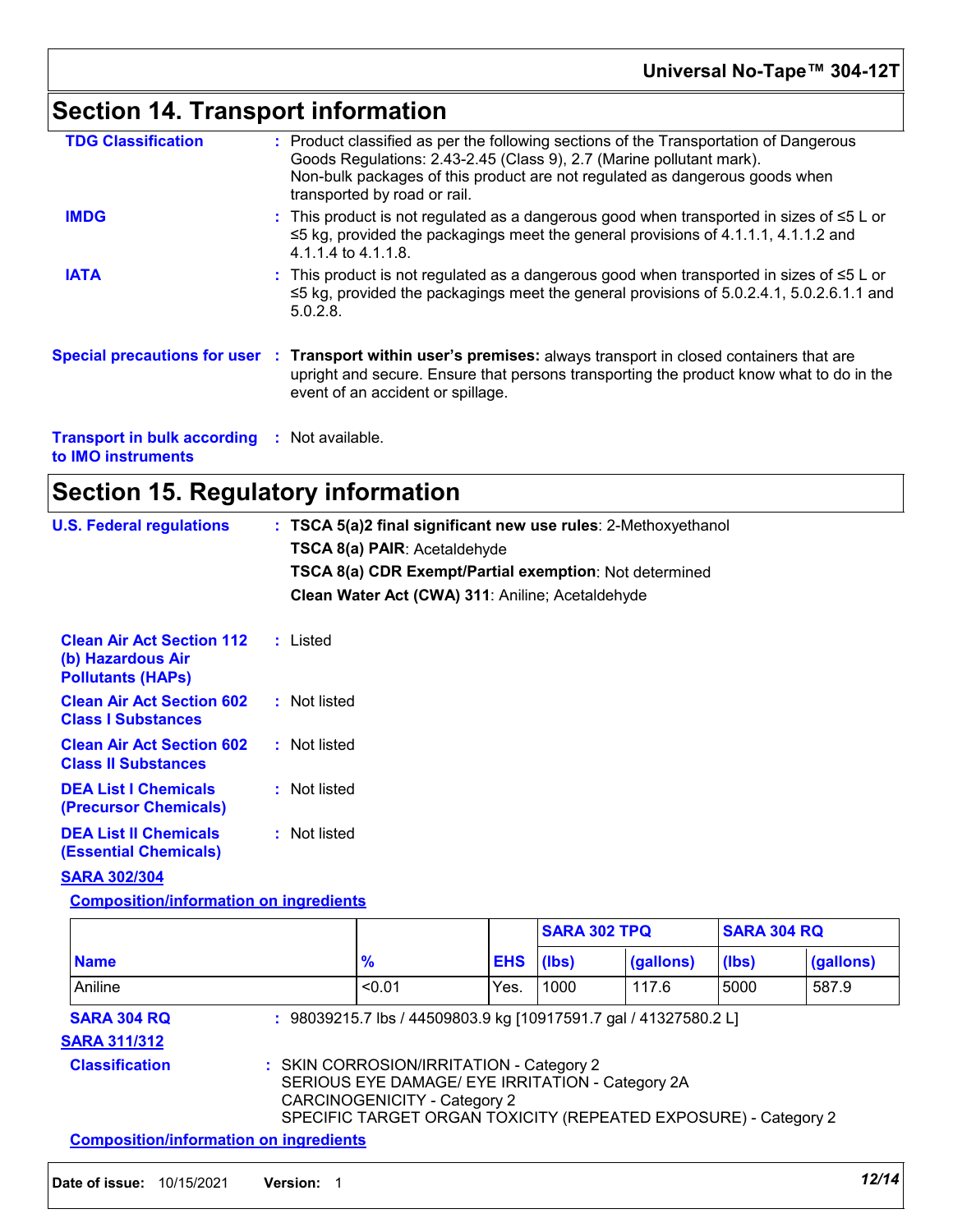## **Section 15. Regulatory information**

| <b>Name</b>                     | %               | <b>Classification</b>                            |
|---------------------------------|-----------------|--------------------------------------------------|
| 2,2' - Oxybisethanol            | $≥10 - ≤14$     | <b>ACUTE TOXICITY (oral) - Category 4</b>        |
|                                 |                 | SERIOUS EYE DAMAGE/ EYE IRRITATION - Category 2B |
| Diethylmethylbenzenediamine     | ≥5 - ≤6         | <b>ACUTE TOXICITY (oral) - Category 4</b>        |
|                                 |                 | <b>ACUTE TOXICITY (dermal) - Category 4</b>      |
|                                 |                 | SERIOUS EYE DAMAGE/ EYE IRRITATION - Category 2A |
|                                 |                 | SPECIFIC TARGET ORGAN TOXICITY (REPEATED         |
|                                 |                 | <b>EXPOSURE) - Category 2</b>                    |
| Ethanediol                      | $≥3 - ≤3.4$     | <b>ACUTE TOXICITY (oral) - Category 4</b>        |
|                                 |                 | SERIOUS EYE DAMAGE/ EYE IRRITATION - Category 2A |
| bis(2-Dimethylaminoethyl)       | $≥0.3 - ≤1$     | <b>FLAMMABLE LIQUIDS - Category 4</b>            |
| (methyl)amine                   |                 | <b>ACUTE TOXICITY (oral) - Category 4</b>        |
|                                 |                 | ACUTE TOXICITY (dermal) - Category 3             |
|                                 |                 | SKIN CORROSION/IRRITATION - Category 1B          |
|                                 |                 | SERIOUS EYE DAMAGE/ EYE IRRITATION - Category 1  |
| Carbon black, respirable powder | $\geq$ 0.3 - <1 | <b>CARCINOGENICITY - Category 2</b>              |

#### **SARA 313**

|                                           | <b>Product name</b> | <b>CAS number</b> | $\frac{9}{6}$       |
|-------------------------------------------|---------------------|-------------------|---------------------|
| <b>Form R - Reporting</b><br>requirements | Ethanediol          | $107 - 21 - 1$    | $\geq$ 3 − $\leq$ 5 |
| <b>Supplier notification</b>              | Ethanediol          | $107 - 21 - 1$    | l≥3 - ≤5            |

SARA 313 notifications must not be detached from the SDS and any copying and redistribution of the SDS shall include copying and redistribution of the notice attached to copies of the SDS subsequently redistributed.

#### **State regulations**

- 
- **Massachusetts :** The following components are listed: Ethanediol
- 
- **New York :** The following components are listed: Ethanediol
- 
- **New Jersey :** The following components are listed: Ethanediol; Carbon black, respirable powder
- 
- **Pennsylvania :** The following components are listed: 2,2' -Oxybisethanol; Oxydipropanol; Ethanediol

### **California Prop. 65**

**A** WARNING: This product can expose you to chemicals including Carbon black, respirable powder, Aniline, 1,4-Dioxane and Acetaldehyde, which are known to the State of California to cause cancer, and Ethanediol and 2-Methoxyethanol, which are known to the State of California to cause birth defects or other reproductive harm. For more information go to www.P65Warnings.ca.gov.

| <b>Ingredient name</b>          | <b>No significant risk</b><br><b>level</b> | <b>Maximum</b><br>acceptable dosage<br>level |
|---------------------------------|--------------------------------------------|----------------------------------------------|
| Ethanediol                      |                                            | Yes.                                         |
| Carbon black, respirable powder |                                            |                                              |
| Aniline                         | Yes.                                       |                                              |
| 1,4-Dioxane                     | Yes.                                       |                                              |
| 2-Methoxyethanol                |                                            | Yes.                                         |
| Acetaldehyde                    | Yes.                                       |                                              |

#### **Canadian lists**

- 
- **Canadian NPRI :** The following components are listed: Ethylene glycol

### **CEPA Toxic substances :** None of the components are listed.

**International regulations**

**Chemical Weapon Convention List Schedules I, II & III Chemicals**